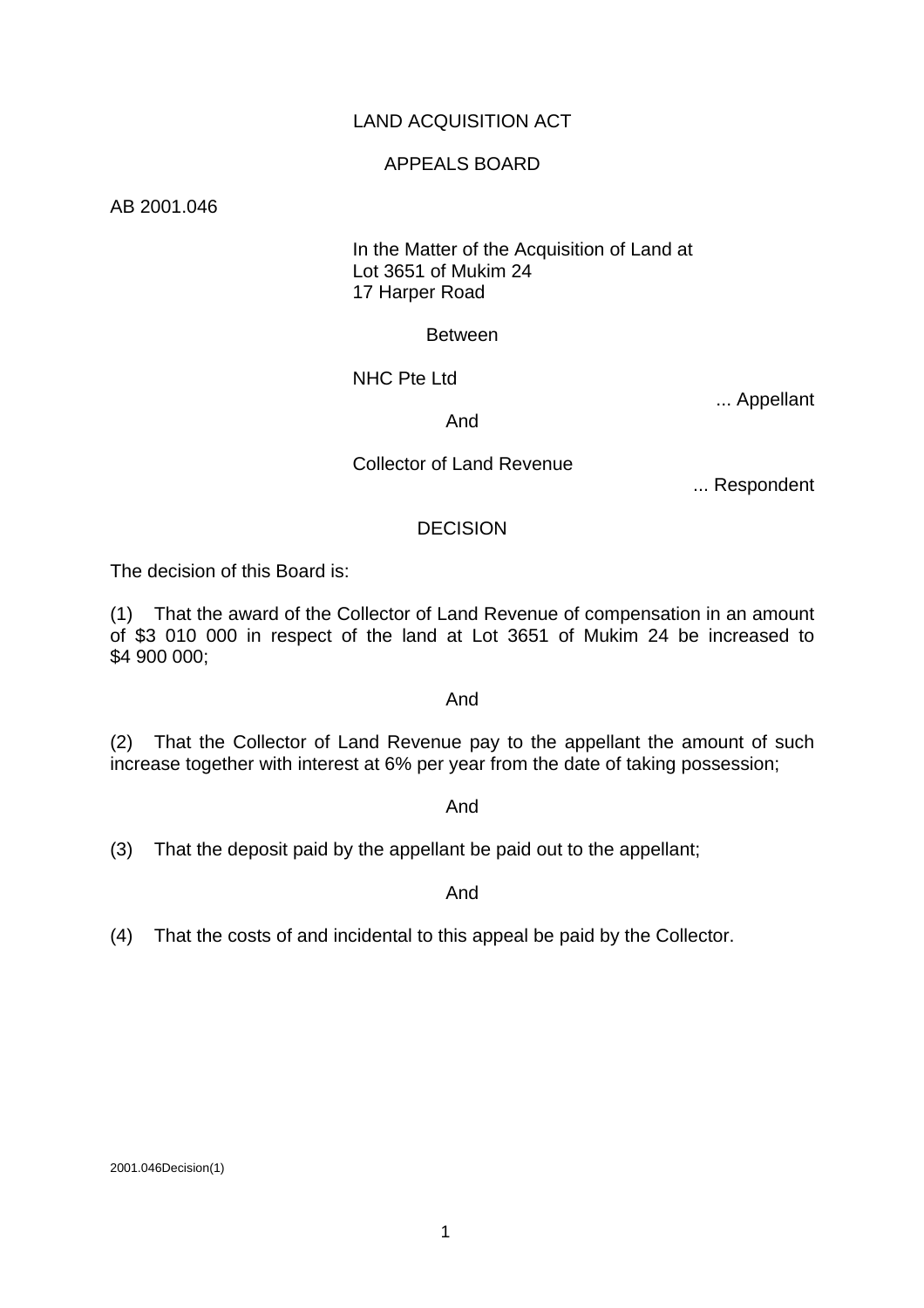## BRIEF STATEMENT OF REASONS

The reasons for the Decision/Order are:

# *Appeal*

(1) On 28 April 2001 ("acquisition date") a notification was published in the *Gazette* under s 5 of the Land Acquisition Act ("s 5 declaration") declaring that the land ("acquired land") at Lot 3651 of Mukim 24 was needed for a public purpose namely Construction of Circle Line and Comprehensive Development. The appellant was then the proprietor of the acquired land for an estate in fee simple and is a person interested.

(2) For the purpose of the inquiry held under s 10 the appellant submitted a claim to compensation of \$5 300 000 for market value under s 33(1)(a) and an amount to be ascertained for expenses under s 33(1)(e). The respondent ("Collector") found that the market value of the acquired land as at 28 April 2001 was \$3 010 000 and on 8 November 2001 he made an award of compensation in that amount.

(3) The appellant appeals against the award. In its petition of appeal which was lodged on 1 April 2002 the appellant says that the award is inadequate and that the Collector has erred in his determination of the market value and further that the Collector has failed to consider awarding damages under s 33(1)(e). It claims compensation as in the claim submitted for the purpose of the inquiry.

(4) The Collector took possession of the acquired land on 31 October 2002 and on 19 November 2002 he purported to increase his award to \$3 770 000 by making a supplementary award of \$760 000. At the hearing the appellant claimed compensation of \$5 300 000 under s 33(1)(a) and \$255 666 under s (33)(1)(e). The Collector did not seek to support his finding that the market value of the acquired land was \$3 010 000. He adduced evidence that the market value was \$3 770 000 but shortly before the close of the hearing this was increased to \$4 000 000 in view of a change in one of the parameters.

# *Acquired Land*

(5) Lot 3651 is a near rectangular plot at Harper Road on the West side of Upper Paya Lebar Road a short distance to the North of its junction with MacPherson Road. On site is a 2 storey corner terrace factory building at 17 Harper Road ("17HR"). It is not in dispute that at the acquisition date the site was zoned Light Industry and that the maximum permissible gross plot ratio ("MPGPR") was 2.5. The acquired land was then in a largely industrial locality. Warehouse and factory buildings were nearby on both sides of Upper Paya Lebar Road and there were HDB residential flats nearby on the same side.

(6) Lot 3651 is a corner lot with a site area of 684sm. It has a shorter frontage to the East-West section of Harper Road and a longer frontage to the North-South section of the same road with vehicular access to both. The Collector's grounds of award say that it has one frontage of 12m and an average depth of 36m. This does not appear to this Board to be correct. The report dated 2 July 2001 of Mr Loh Kin Mun Steven of Steven Loh Consulting Pte Ltd who testified for the appellant says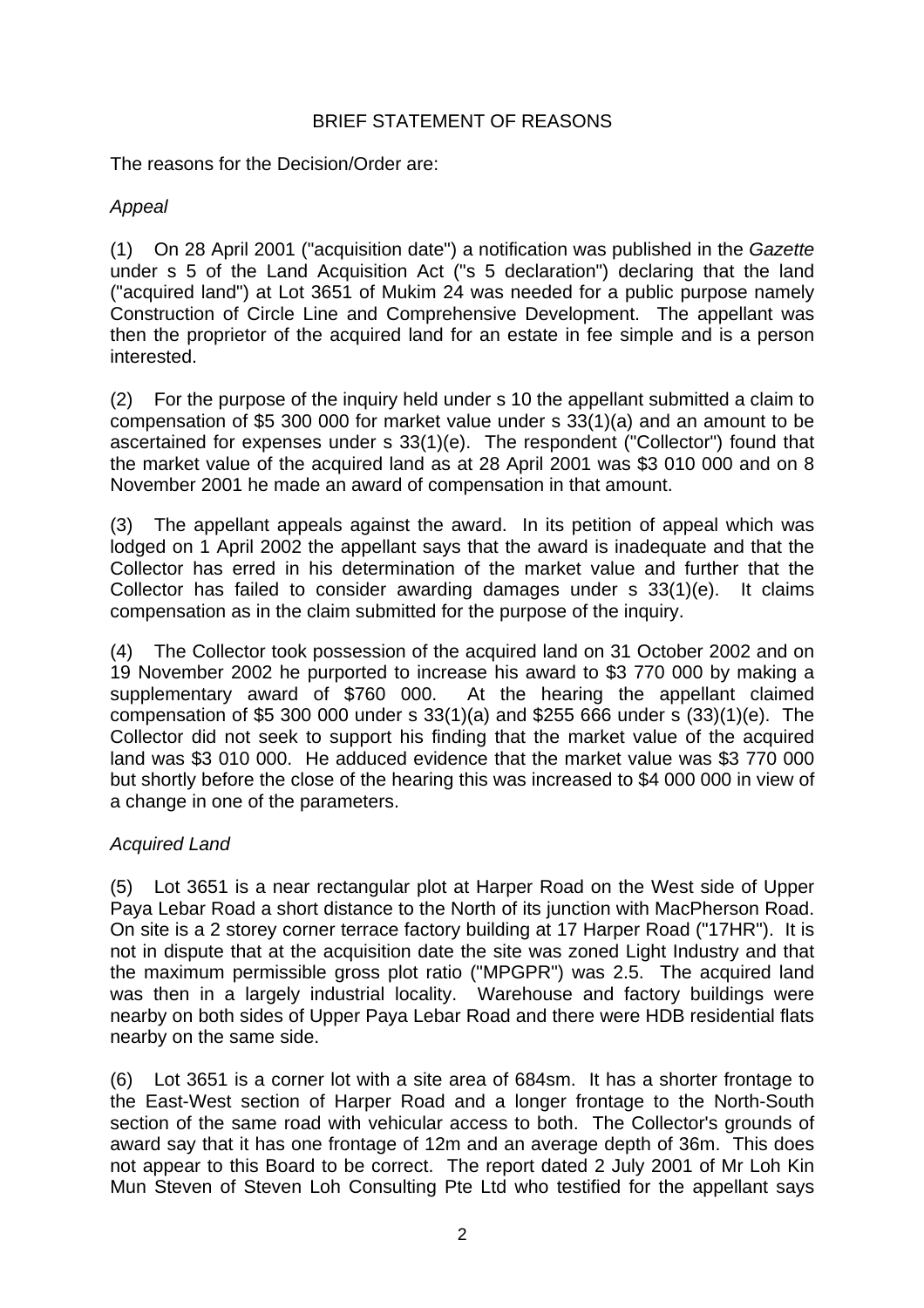that it has 2 road frontages and that they measure 19m and 37m. 17HR has an equivalent gross floor area ("EGFA") of 539.2sm as the appellant consistently maintained and as the Collector agreed near the close of the hearing. The EGFA assumes the gross floor area ("GFA") of the 2nd storey to be equivalent to 80% of the GFA of the 1st storey for valuation purposes.

(7) Mr Neo Swee Leong a director of the appellant said in his affidavit that the appellant bought the acquired land in February 1993 from BT Services (S) Pte Ltd the Singapore subsidiary of a substantial British telecommunications company which continued to occupy it as tenant at the monthly rent of \$21 150. It was next occupied by Nachi (S) Pte Ltd the Singapore subsidiary of a substantial Japanese trading and manufacturing company as tenant from July 1994 to July 1999 at the monthly rent of \$19 000 and from July 1999 to July 2002 (which would be well after the acquisition date) at the monthly rent of \$13 666. It appears that at the acquisition date the gross return in respect of the acquired land was about \$164 000/year.

*Compensation*

(8) Section 33 of the Act provides:

(1) In determining the amount of compensation to be awarded for land acquired under this Act, the Board shall ... take into consideration the following matters and no others:

- (a) the market value
	- $(i)$  ...

 (C) as at 1st January 1995 in respect of land acquired on or after 27th September 1995;

(ii) as at the date of publication of the notification under section 3(1) if the notification is, within 6 months from the date of its publication, followed by a declaration under section 5 in respect of the same land or part thereof; or

(iii) as at the date of publication of the declaration made under section 5,

whichever is the lowest;

...

 (e) if, in consequence of the acquisition, he is compelled to change his residence or place of business, the reasonable expenses, if any, incidental to that change ....

No notification under s 3(1) was published and the s 5 declaration was published on 28 April 2001 (the acquisition date as noted earlier) and it is common ground that the market value as at 28 April 2001 was lower than as at 1 January 1995 and it is the market value as at 28 April 2001 that among other matters has to be taken into consideration.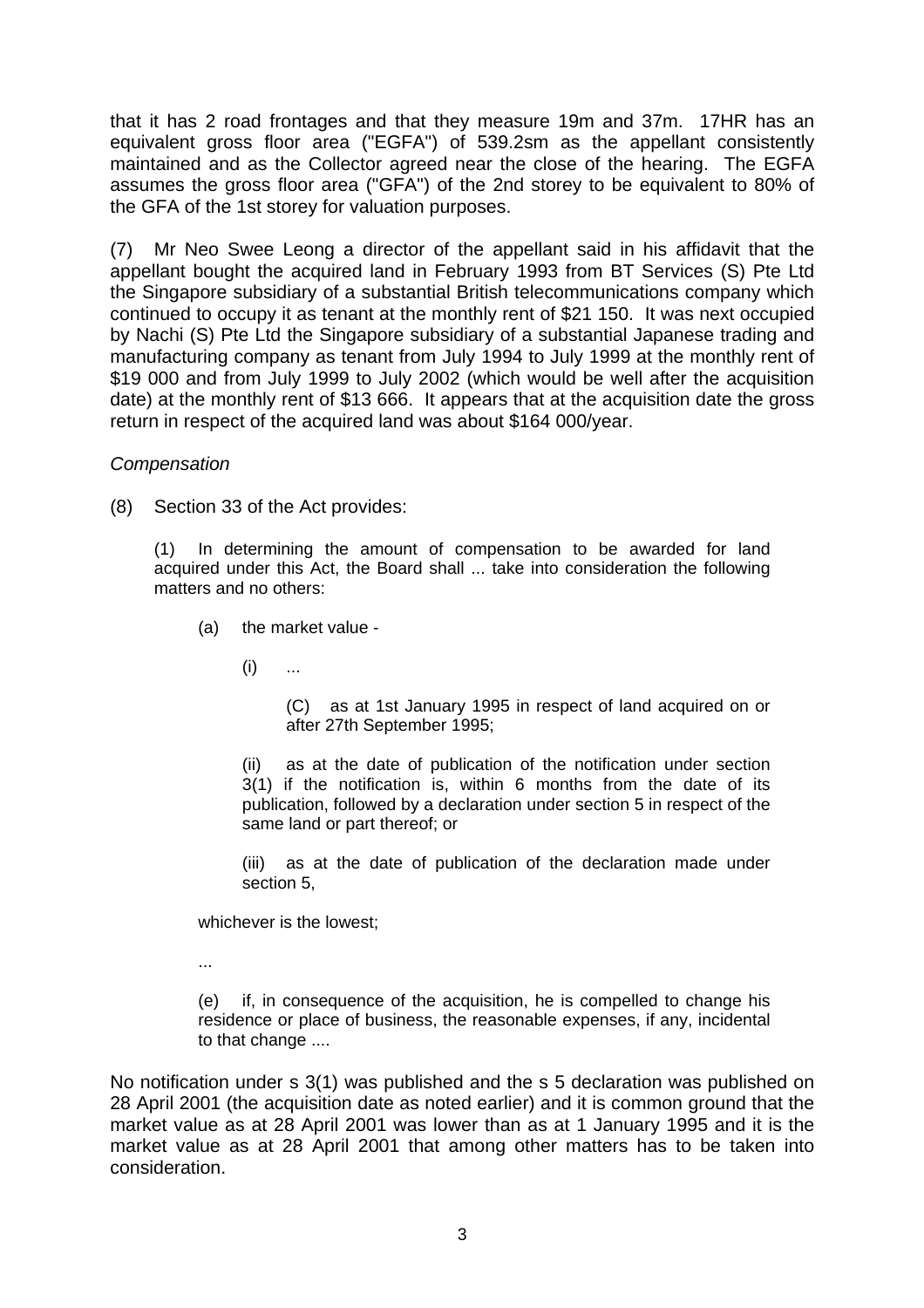# *Appellant's Valuation*

(9) Mr Loh stated in his report of 2 July 2001 that he adopted the direct comparison approach in the valuation of the acquired land and he determined that the market value as at the acquisition date was \$5 300 000. He did not refer to any relevant transactions for comparison in his report. In his affidavit he produced a chart which referred to the following transactions and the Collector's awards:

|   | Property                     | Site Area<br><b>EGFA</b> | Price<br>/sm EGFA          | Transaction<br>Date |
|---|------------------------------|--------------------------|----------------------------|---------------------|
|   | 1 1 Irving Place<br>("1IP")  | 586.4sm<br>327.6sm       | \$3 000 000<br>\$9 158/sm  | 1999 Dec 29         |
| 2 |                              |                          | \$3 250 000<br>\$9 921/sm  | (Collector's award) |
|   | 3 23 Harper Road<br>("23HR") | 680.4sm<br>518.4sm       | \$5 450 000<br>\$10 513/sm | 1996 May 21         |
| 4 |                              |                          | \$6 000 000<br>\$11 574/sm | 1996 Aug 8          |
| 5 |                              |                          | \$4 600 000<br>\$8 873/sm  | (Collector's award) |

The Collector's award in each of the cases above was made following acquisition arising out of a s 5 declaration published on the same date as the s 5 declaration in this appeal and was made on the basis of the market value as at the same acquisition date. Irving Place is just a short walk to the North of Harper Road and on the same side of Upper Paya Lebar Road and 1IP is a corner terrace factory building.

(10) Mr Loh made adjustments for differences including +6%, -20% and -21% for time for the 1IP transaction and for the first and second 23HR transactions, -13% for EGFA for the 1IP transaction and +10% for corner lot for all the 1IP and 23HR transactions and derived an average value of \$5 379 000 for the 3 sale transactions (excluding the awards). He rounded that down to \$5 300 000 for the market value of the acquired land.

### *Collector's Valuation*

(11) Ms Chee Hok Yean of Jones Lang LaSalle Property Consultants Pte Ltd testifying for the Collector stated in her valuation report dated 30 August 2001 that she arrived at her valuation by direct comparison with transactions of comparable properties within the vicinity and elsewhere around the material dates of valuation. She determined that the market value as at the acquisition date was \$3 010 000. The transactions of comparable properties were not disclosed. She prepared another report dated 19 January 2004. She said in this report that the market value was \$3 770 000. She adopted the same approach and she referred to the following transactions: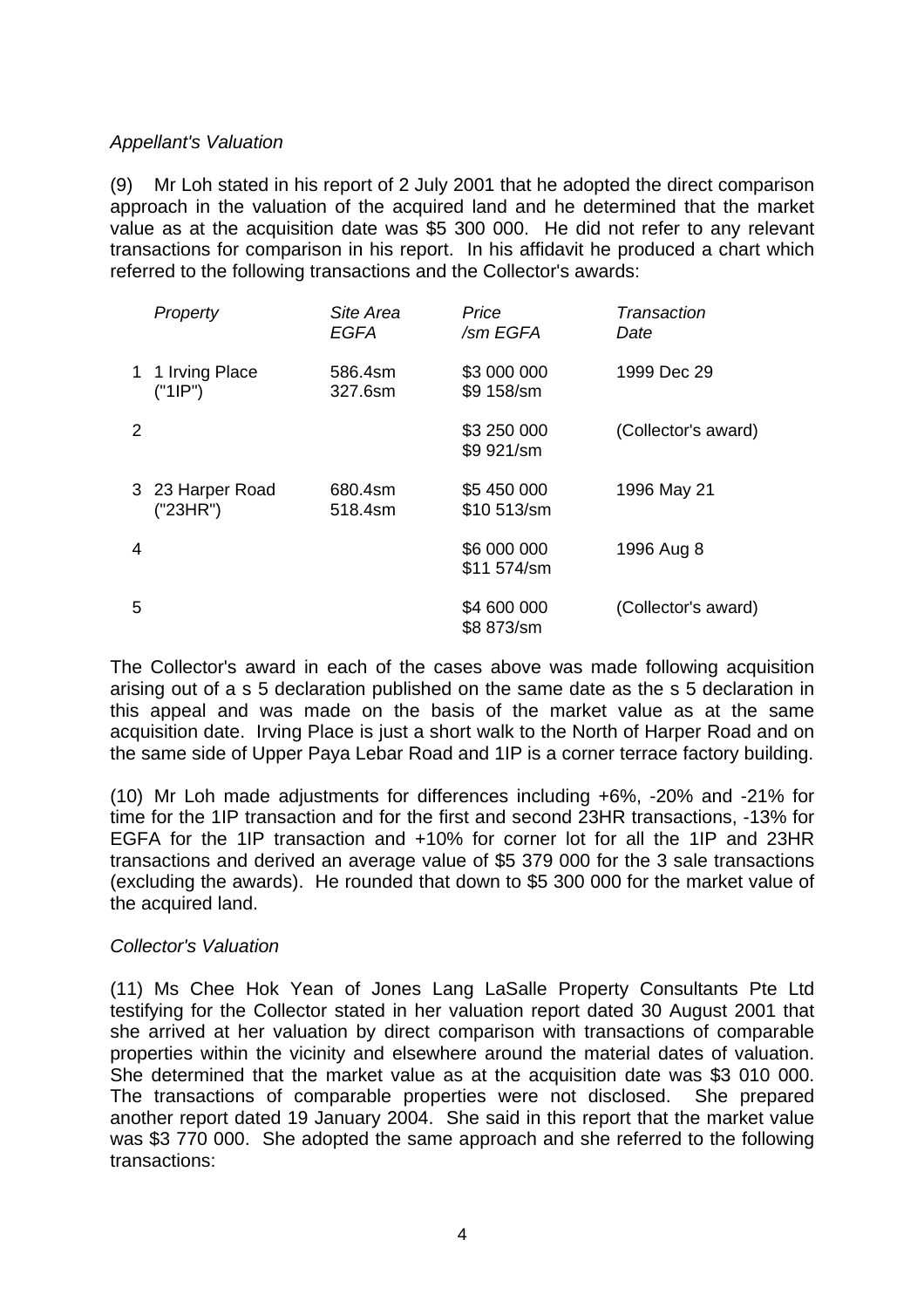| Property                                    | Site Area<br><b>EGFA</b> | Price<br>/sm EGFA          | Transaction<br>Date |
|---------------------------------------------|--------------------------|----------------------------|---------------------|
| 1 3 Kim Chuan Terrace 567.8sm<br>("3KCT")   | 459sm                    | \$3 700 000<br>\$8 061/sm  | 2001 Apr 1          |
| 2 12 Kim Chuan Terrace 557.6sm<br>("12KCT") | 459sm                    | \$2 800 000<br>\$6 100/sm  | 2000 Jun 7          |
| 3 23 Harper Road<br>("23HR")                | 680.4sm<br>563sm         | \$6 000 000<br>\$10 657/sm | 1996 Aug 8          |

Kim Chuan Terrace is about 1km to the North of the acquired land on the other side of Upper Paya Lebar Road and 3KCT and 12KCT are both intermediate terrace factory buildings. The 23HR transaction is the same as the second 23HR transaction referred to by Mr Loh.

(12) At the hearing Ms Chee produced her analysis showing that she made adjustments including -31% for time in respect of the 23HR transaction and +2.5% for corner plot. Taking an average of the 3 transactions as adjusted for time and corner plot and for other differences she derived a market value of \$3 770 000 for the acquired land. This was based on an EGFA of 503.2sm for 17HR but after it had been agreed at 539.2sm as noted above she amended the adjustments for EGFA and derived a market value of \$4 000 000.

### *Comparable Properties*

(a) *23HR* 

(13) The 23HR transaction of 8 August 1996 is the only transaction that is common to both Mr Loh's and Ms Chee's analyses and it appears to provide very good evidence of the market value of the acquired land as at the acquisition date. Both sites are in the same street and on the same side and they are very close to each other. The site areas are nearly the same. 17HR and 23HR are the 2 end units of a row of 4 terrace units. They are not without some significant differences. The site of the acquired land has 2 road frontages but the site of 23HR has a frontage to the East-West section of Harper Road only. On the West it is bounded by part of Lot 4746 with a 6 storey industrial building on it. Both Mr Loh and Ms Chee have made adjustments for this transaction. Ms Chee also has a larger EGFA for 23HR for which she has also made an adjustment.

(14) Mr Loh also referred to the 23HR transaction of 21 May 1996 but Ms Chee did not. She gave no reason for excluding the earlier transaction while she included the later transaction. Ms Chee was also retained as the Collector's valuer in the acquisition of 23HR and in that capacity she prepared a valuation but for that purpose she did not analyse either of the 2 transactions in respect of 23HR itself at all. She explained that she was not sure which of the 2 transactions to use. She said that a rise in price of 10% was not borne out by market evidence. She did not say what market evidence she referred to. She said that later she prepared another valuation of 23HR although she had no instructions to do so. When it came to this the second valuation she said that she saw no reason why 23HR itself should not be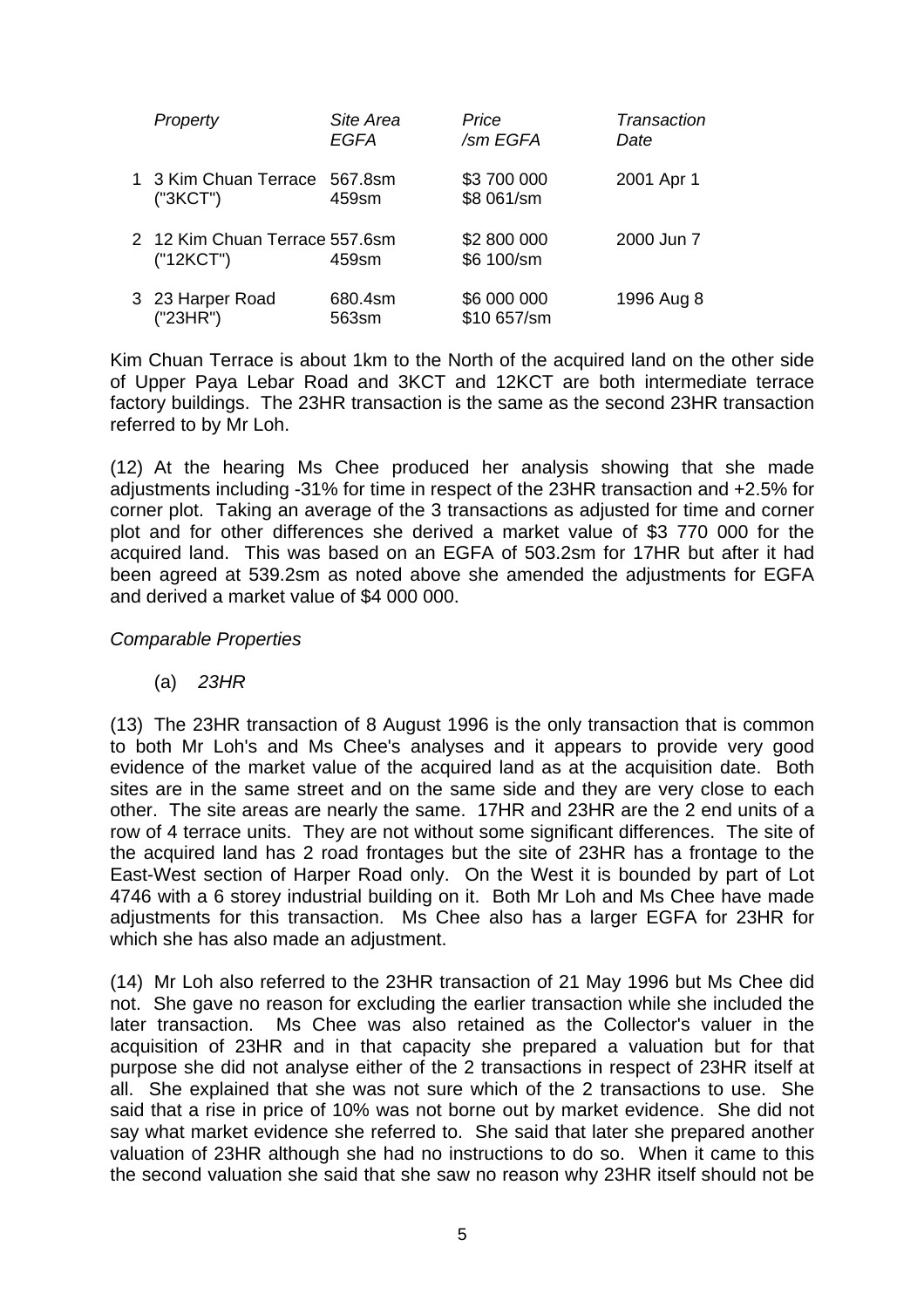referred to. She analysed the second 23HR transaction (of August 1996). She did not analyse the first (of May 1996).

(15) On the evidence this Board can see no reason at all to disregard the 23HR transaction of 21 May 1996 and finds accordingly. Mr Loh has made adjustments for this transaction and these will be considered later.

(b) *1IP, 3KCT, 12KCT* 

(16) Mr Loh referred to the 1IP transaction of 29 December 1999. For the purpose of this appeal Ms Chee did not refer to it but for the purpose of her first valuation of 23HR referred to above Ms Chee prepared an analysis of the same 1IP transaction as well as the 3KCT and 12KCT transactions. A printout of this analysis was produced as R8-2. This analysis was part of her advice on the market value for the purpose of a settlement after an appeal had been lodged. She derived an adjusted EGFA rate of \$9 982/sm from the 1IP transaction and this was about 17% and 37% higher than the adjusted EGFA rates derived from the 3KCT and 12KCT transactions. She determined that the market value was about \$\$4 610 000. The appeal in that acquisition was settled at \$4 600 000.

(17) When she prepared the second valuation of 23HR (without any instructions from the Collector) Ms Chee found a market value of about \$4 258 000. This was significantly less than the market value she had earlier advised but she did not communicate to the Collector either the later valuation or her analysis of any transactions on which it was based. Her evidence before this Board appears to be that she allowed the Collector to act on advice she no longer believed in if in fact that was the case.

(18) In her first valuation of 23HR Ms Chee analysed the 3KCT and 12KCT transactions as well as the 1IP transaction as noted above. In the second valuation she analysed the 3KCT and 12KCT transactions and also the 23HR transaction of 8 August 1996 but she excluded the analysis of the 1IP transaction. The following table shows the adjustments she made for the 3KCT and 12KCT transactions in the 2 valuations:

| Adjustments for:- | Earlier Analysis (R8-2) | Later Analysis |
|-------------------|-------------------------|----------------|
| Location          | 0%                      | $+1.25%$       |
| Age/condition     | $+5%$                   | \$240 000      |
| Corner unit       | $+2.5%$                 | $+1.25%$       |

She also made an adjustment of -2.5% for road line although this Board has heard no evidence of any road line adversely affecting 23HR. There was no adjustment for location or corner unit for the 1IP transaction. Irving Place as noted above is only a short walk from Harper Road on the same side of Upper Paya Lebar Road and 1IP is a corner unit like 23HR. 3KCT and 12KCT are both intermediate units. She offered no reason for excluding the 1IP transaction when she decided to include one of the 23HR transactions.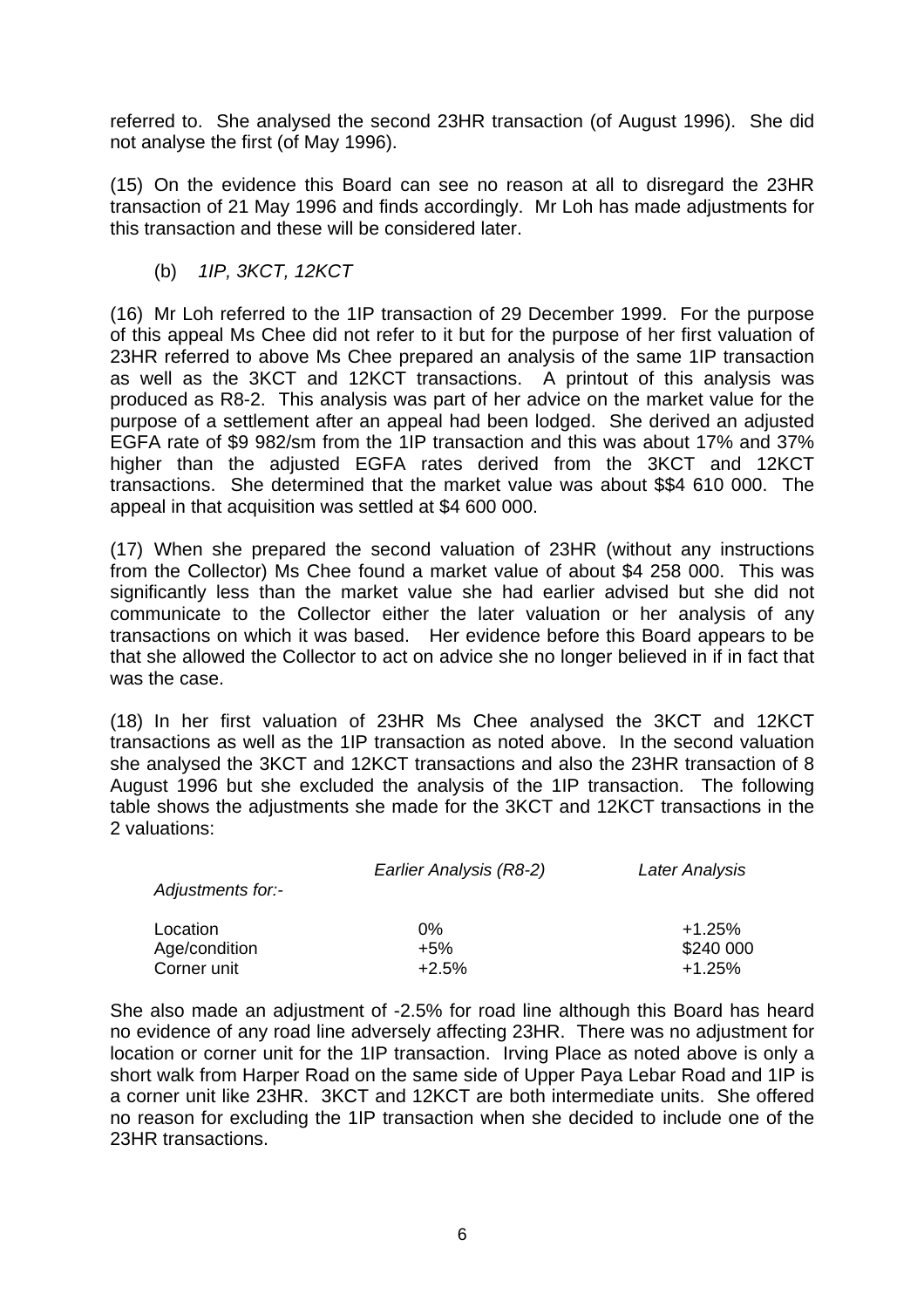(19) There are significant differences for location and for corner unit and Ms Chee must have recognised these differences in her valuation of 23HR. She made adjustments for them in her analysis of the 3KCT and 12KCT transactions. No such adjustments were made in respect of the 1IP transaction. She must have concluded that there were no significant differences on these accounts between 1IP and 23HR.

(20) 12KCT was transacted at \$2 800 000. 3KCT was transacted at \$3 700 000 or about 32% more. There was a very substantial difference in the prices at which they were transacted. Ms Chee did not say if she made any inquiries and she offered no explanation but she was not asked for any. Mr Loh also was not asked about the price difference and he gave no explanation. Ms Chee adopted both the 3KCT and 12KCT transactions without giving any consideration to the substantial price difference. She made exactly the same adjustments for both but both cannot be equally good comparables in view of the unexplained wide disparity in the transacted prices.

(21) Ms Chee aggregated the derived values with the value derived from the analysis of the 23HR transaction to obtain an average value. The adjusted EGFA rates for the 3KCT and 12KCT transactions were \$8 303/sm and \$6 283/sm. There was no empirical evidence to support the adjustments for location and corner plot. In the circumstances there would be a serious risk if not a real likelihood of error on account of excessive weighting in adopting both the 3KCT and 12KCT transactions while adopting only one other transaction namely the 1IP transaction or one of the 23HR transactions.

(22) On the evidence this Board finds that both the 3KCT and 12KCT transactions are poor comparables. This Board further finds that the 1IP transaction is a good comparable with adjustments for differences.

# *EGFA of 23HR*

(23) Ms Chee took the EGFA of 23HR to be 563sm. She said she derived this by scaling from the building plans supplied to her. Mr Loh took the EGFA to be 518.4sm. He said that he made inquiries and learned from the valuation done by Allied Appraisal that the GFA was 576sm and that he arrived at the EGFA from this. In his affidavit he produced the report of Richard Ellis (Pte) Ltd dated 28 November 1997 where there is this statement at para 2.0:-

Based on information provided by the client, the property has a built-in area of approximately 576 sq m.

The Richard Ellis report mentions a built-in area of 576sm which may be different from the GFA. It appears that Mr Loh assumed that the built-in area was the same as the GFA and that the GFA was 576sm and that the GFA of the 1st storey was the same as that of the 2nd storey. This will result in 518.4sm as the EGFA as he took it to be.

(24) At the hearing of this appeal 23HR was still there and apparently still occupied by the owner at the time of the acquisition (and still is at the date of this decision) and there was no reason why a joint inspection and agreement as to the EGFA could not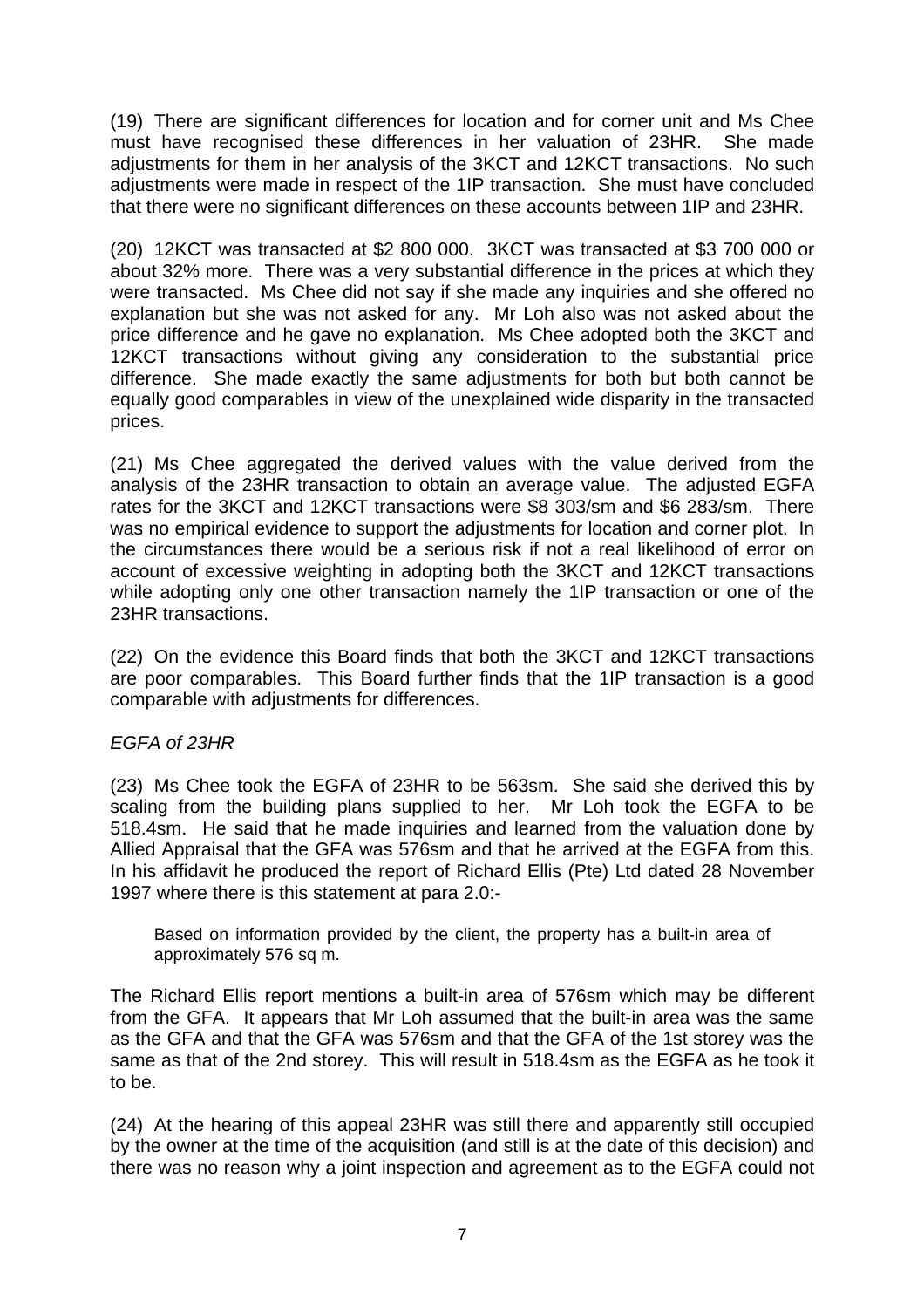be achieved. In the event this Board was informed that the Collector declined the appellant's invitation for a joint inspection and Mr Davinder Singh SC of counsel for the appellant submitted that the only reliable evidence was that of Mr Loh. He invited this Board to find that the EGFA was 518.4sm.

(25) Both Mr Loh and Ms Chee have not determined the EGFA by measurement. Ms Chee determined the GFA by scaling which cannot be accurate and further it depends on copies of the plans worked on having been drawn or printed exactly to scale. Mr Loh relied on the statement as to the built-in area in the Richard Ellis report and his assumptions. Attached to the Richard Ellis report as Appendix D are the floor plans for the 1st and 2nd storeys with the dimensions for calculating the GFA given.

(26) This Board has calculated the GFA of the 1st storey to be about 305.58sm and the GFA of the 2nd storey to be about 287.89sm and it follows that the EGFA is about 536sm. It is also apparent from the photographs produced by the appellant that some changes may have been made which may have altered the GFA but without actual measurement on site it would be impossible to say if there has in fact been any change in the GFA. On the evidence this Board finds that the EGFA of 23HR is 536sm.

# *Adjustments for Differences*

- (a) *Time* 
	- (i) *23HR (second transaction)*

(27) 23HR was transacted on 8 August 1996 and for time down to the acquisition date Mr Loh allowed -21%. Ms Chee allowed -31%. There was no empirical evidence of the fall in prices of comparable properties adduced by the parties before this Board. Ms Chee relied on the indices in URA, *Property Market Information (Commercial & Industrial Properties)* ("PPI"). PPI for space in a multi-user factory building shows a fall in prices of about 30% but there is no separate index for freehold land with a single-user factory building. Mr Loh said he did a count of the transactions in the 3rd quarter of 1996 (which would cover August 1996), 4th quarter of 1996 and the 2nd quarter of 2001 (which would cover the acquisition date) and he found that transactions of freehold and low-rise factory buildings accounted for only 4%, 4% and 2% respectively for the 3 periods as opposed to transactions of leasehold and high-rise factory buildings which accounted for the rest. He concluded that complete reliance on PPI would be wrong in this case.

(28) Mr Loh referred to the decision of a differently constituted Board in *Autoacc Trading Pte Ltd v Collector of Land Revenue* (AB 2001.086) ("*Autoacc*") where the question was the adjustment for time for the period October 1997 down to the acquisition date (which was the same in *Autoacc*) for land zoned Light Industry as in this case. PPI showed a fall of 28% and the Board accepted an adjustment of -19% for time. For the additional period from August 1996 to October 1997 it showed a fall of 3%. Mr Loh concluded that for the period August 1996 to the acquisition date the adjustment for time should be -20% to -21%.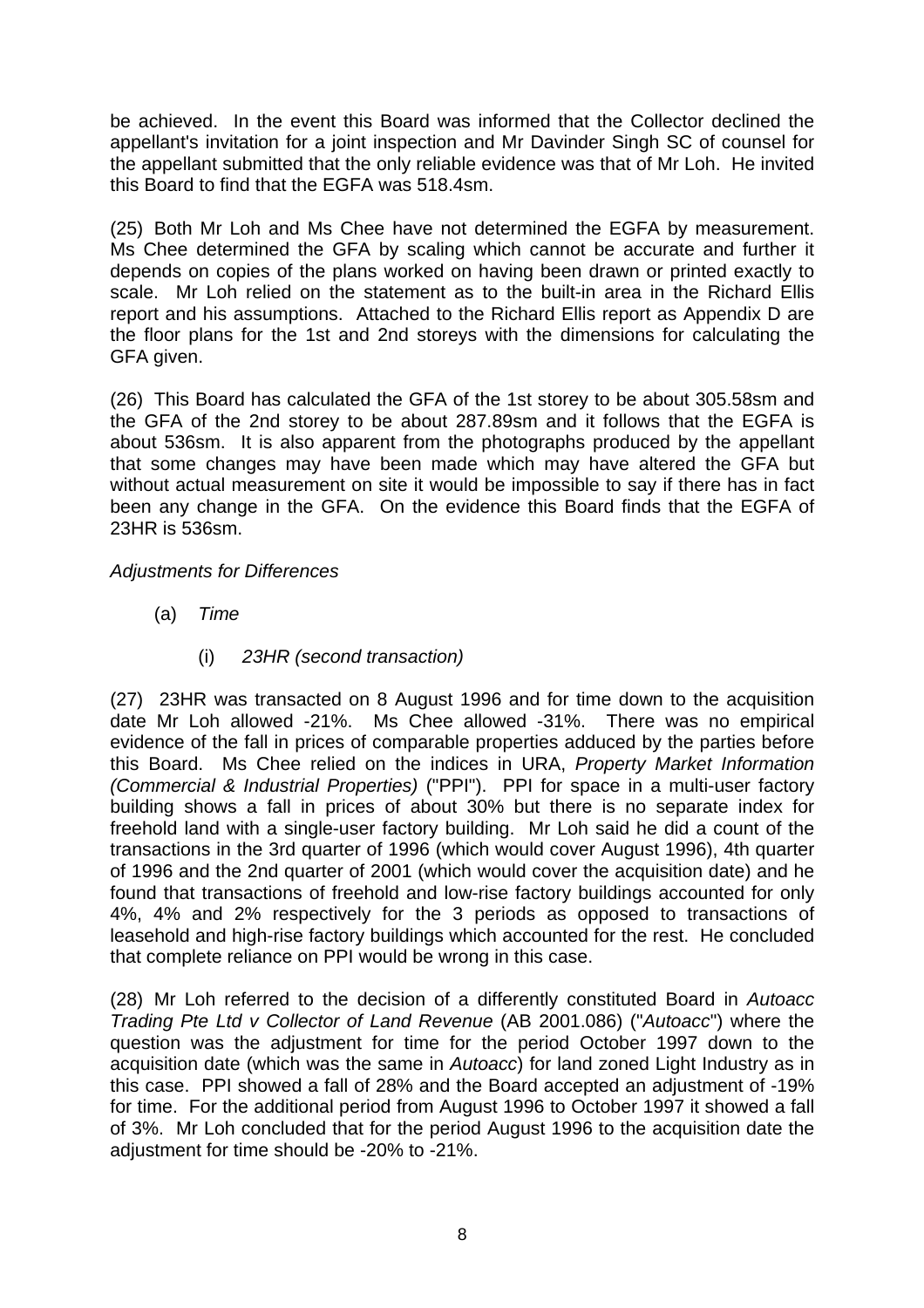(29) Ms Chee testified for the Collector in *Autoacc* and she herself allowed -25% when PPI to which she made reference showed a fall of 28%. As noted above PPI showed a fall of 3% from August 1996 to October 1997 and 28% from October 1997 to the acquisition date. An adjustment of -31% (which Ms Chee made) appears to have been arrived at by adding the fall in the two periods which is quite inappropriate. The PPI fall from August 1996 to the acquisition date was 30% and not 31%.

(30) In *Autoacc* the Board said at para (24):

Mrs Sng adjusted the October 1997 value [of 124PLR] by -19% and Ms Chee adjusted it by -25%. In support of her adjustment Mrs Sng referred to 2 pairs of transactions one for 10HR transacted on 6 December 1996 and 11 May 2001 and another for 5KCT transacted on 8 August 1997 and 27 April 2001. The 10HR transactions showed a fall of about 23% while the 5KCT transactions showed a fall of about 17%. 10HR is a 3 storey warehouse building with a substantially larger site area of 2 146sm and GFA of 2 862.3sm while 5KCT is a 2 storey terrace factory building with a GFA of 490sm which is closer to that of 124PLR .... On the evidence adduced this Board accepts the adjustment [ ] of -19% for time ....

("10HR" and "5KCT" were references to 10 Howard Road and 5 Kim Chuan Terrace.)

Mr Loh adopted -19% for the same period. Ms Chee did not say what the adjustment would be for the same period in this case but she relied on PPI. She knew of the evidence tendered before the Board in *Autoacc*. In that case she herself referred to the PPI fall of 28% and adopted -25% as noted above. On the evidence this Board accepts an adjustment of -21% for time for the 23HR transaction of August 1996.

(ii) *23HR (first transaction)* 

(31) Ms Chee made no reference to this transaction and did not say what adjustment should be made for time for the transaction of 21 May 1996. The PPI fall from this date to the acquisition date was about 28% or slightly less than from the date of the second transaction. Mr Loh allowed -20%. This Board sees no reason to disagree and finds accordingly.

(iii) *1IP* 

(32) In R8-2 Ms Chee allowed +10% for time for the rise in prices since the 1IP transaction of 29 December 1999 to the acquisition date. She also prepared an analysis of this transaction for the purpose of valuation of 1IP itself as at the acquisition date which she submitted to the Collector and in this analysis she allowed an adjustment of +17% which appears to be a mistake. PPI shows a rise of about 10% and it is likely that she would have referred to PPI as in the case of the 23HR valuation. Mr Loh only allowed +6%. On the evidence this Board accepts an adjustment of +6% for time for the 1IP transaction of 29 December 1999.

(iv) *3KCT, 12KCT* 

(33) For these two transactions Ms Chee made no adjustment. 3KCT was transacted one day before the acquisition date and 12KCT was transacted on 7 June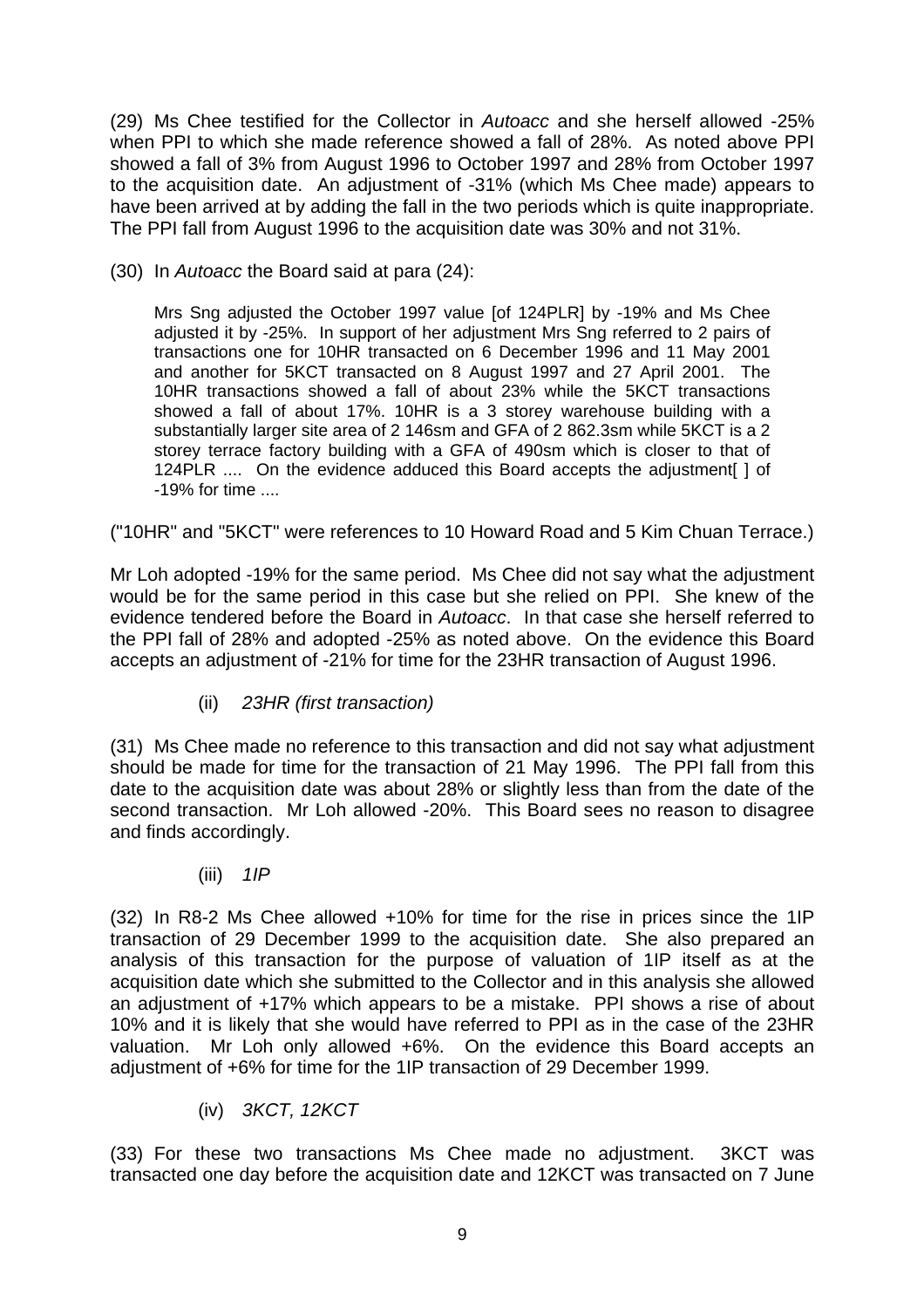2000. PPI shows a fall of less than 2% since June 2000. Mr Loh gave no evidence as to what he would allow. These 2 transactions are not good comparables as this Board has found but it is apparent that no adjustment for time is required in respect of these 2 transactions.

(b) *Corner lot, Corner plot* 

(34) The site of the acquired land is a corner plot (and Lot 3651 is a corner lot) and 17HR is a corner unit. The sites of 23HR, 3KCT, 12KCT and 1IP are not corner plots. 23HR and 1IP are corner units but 3KCT and 12KCT are not. They are intermediate units as noted above. Mr Loh used the term "corner lot" and Ms Chee used the term "corner plot" but it appears from their analyses that they both included corner plot and corner unit features including access from 2 frontages or dual access. To avoid confusion these features will be referred to as corner plot features in this decision.

(i) *23HR*

(35) The site of the acquired land had access to both the East-West section and the North-South section of Harper Road as noted above. Mr Loh allowed +10% for the 23HR transaction. He admitted that he had no empirical evidence and that he was testifying from his professional experience. He gave a breakdown of 3% to 4% for corner over intermediate units, 4% to 5% for dual access and 2% to 3% for visibility for an overall allowance of +10%. Since 23HR is a corner unit his evidence really is that he would allow 4% to 5% for dual access and 2% to 3% for visibility and further there would appear to be some overlap for dual access (by reason of corner plot) and visibility.

(36) Ms Chee allowed +2.5% for the 23HR transaction. She said she took into consideration corner features and she also took into consideration dual access. Both 23HR and 17HR are corner units and in reality her evidence is that she only took dual access into consideration. She did not refer to any evidence to support the adjustment and like Mr Loh she would also have relied on her professional experience. 2.5% translates to \$115 000 assuming a market value of \$4 600 000 for 23HR.

(37) This Board is unable to accept an adjustment of +10%. On Mr Loh's own evidence and on an aggregate basis it is only +6% to +8% without taking into account overlap. +2.5% allowed by Ms Chee is insufficient. On the evidence this Board finds that the adjustment to be made for corner plot in respect of the 23HR transaction is +5%.

(ii) *1IP* 

(38) Mr Loh allowed +10% for the 1IP transaction the same as he did for the 23HR transaction. 1IP is a corner unit with no dual access just like 23HR but unlike 23HR it does have some visibility albeit from Playfair Road which is just across the canal. 17HR has visibility from Upper Paya Lebar Road. Ms Chee allowed for no differences in this respect in her valuation of 23HR. This Board is unable to accept an adjustment of +10%. Some upward adjustment should be made for dual access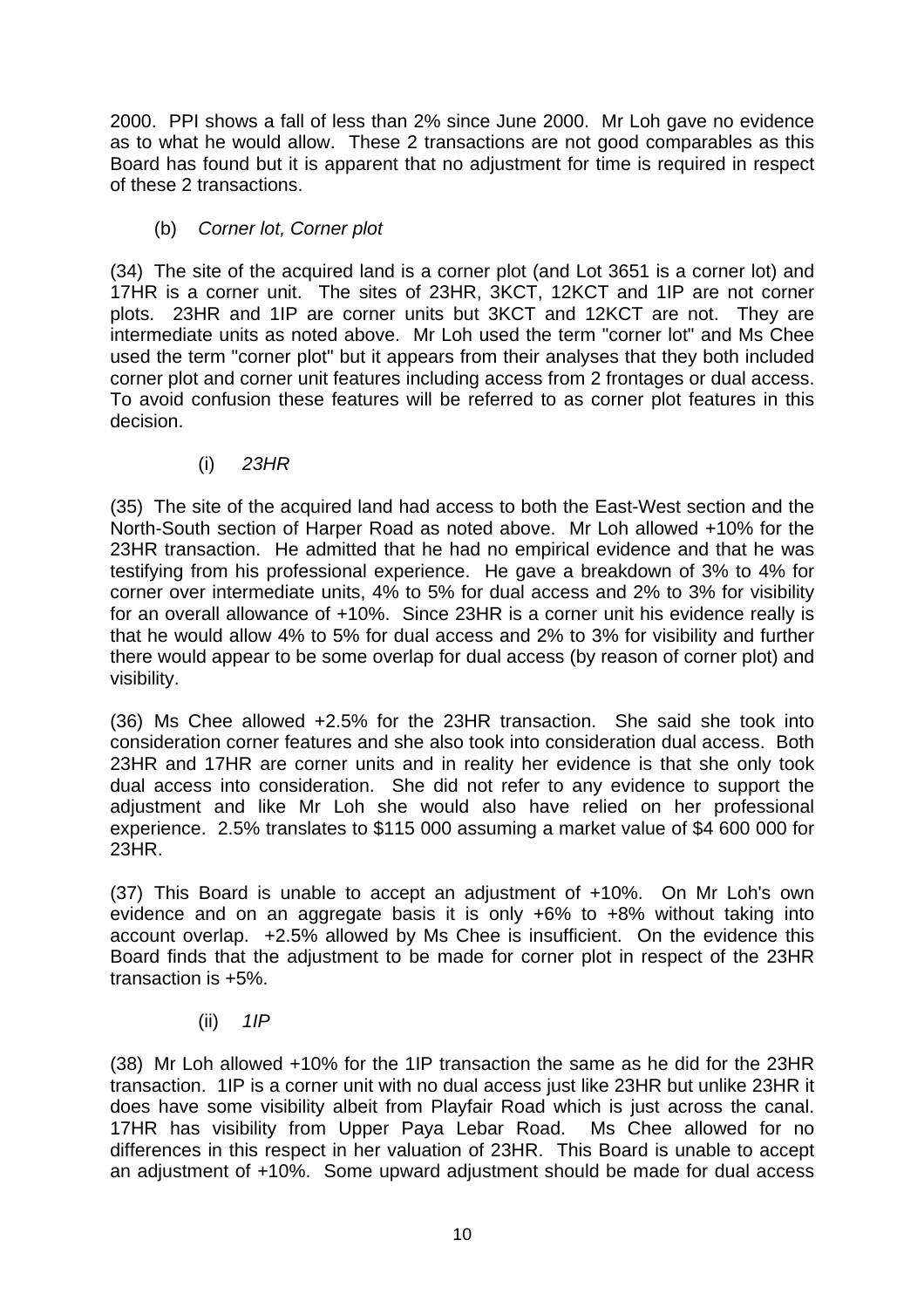and on the evidence this Board is satisfied that +4% should be allowed for corner plot in respect of the 1IP transaction.

(iii) *3KCT, 12KCT* 

(39) These 2 transactions are not good comparables as this Board has found but +2.5% as Ms Chee has allowed for both is clearly insufficient. An adjustment of +8% would better reflect the difference but in the circumstances this Board makes no finding in respect of the adjustment for corner plot.

(c) *Location, EGFA, Condition* 

(40) There is no evidence that any adjustment is required for location in respect of the 1IP and 23HR transactions and this Board finds accordingly. For EGFA Mr Loh allowed -13% for the 1IP transaction but Ms Chee said that she would suggest -7% which would result in a higher adjusted EGFA rate (and higher market value for the acquired land). The EGFA of 17HR is larger than that of 1IP but the site area is also larger and this Board accepts an adjustment of -13%. Ms Chee also made an adjustment of -0.5% for EGFA in respect of the 23HR transaction but this was based on an EGFA of 563sm. This Board has found that the EGFA of 23HR is 536sm which gives an insignificant difference and accordingly finds that no adjustment should be made for EGFA in respect of the 23HR transaction. Mr Loh allowed +5% for condition in respect of the 1IP transaction which this Board accepts.

# *Market Value as at Acquisition Date*

(41) This Board has found the EGFA of 23HR and the adjustments to be made and it is convenient to set these out together with the agreed transacted prices and EGFA of the comparable properties and the adjusted EGFA rates as follows:

|                         | Transactions        |                    |                     |  |
|-------------------------|---------------------|--------------------|---------------------|--|
|                         | 23HR<br>(21 May 96) | 23HR<br>(8 Aug 96) | 1 IP<br>(29 Dec 99) |  |
| Location                | 0%                  | 0%                 | 0%                  |  |
| Time                    | $-20%$              | $-21%$             | $+6%$               |  |
| EGFA                    | $0\%$               | $0\%$              | $-13%$              |  |
| <b>Corner Plot</b>      | $+5%$               | $+5%$              | $+4%$               |  |
| Condition               | $0\%$               | $0\%$              | +5%                 |  |
| Total                   | $-15%$              | $-16%$             | $+2%$               |  |
| Transacted Price (\$)   | 5 450 000           | 6 000 000          | 3 000 000           |  |
| <b>EGFA</b>             | 536sm               | 536sm              | 327.6sm             |  |
| Adjusted EGFA Rate (\$) | 8 643/sm            | 9403/sm            | 9 341/sm            |  |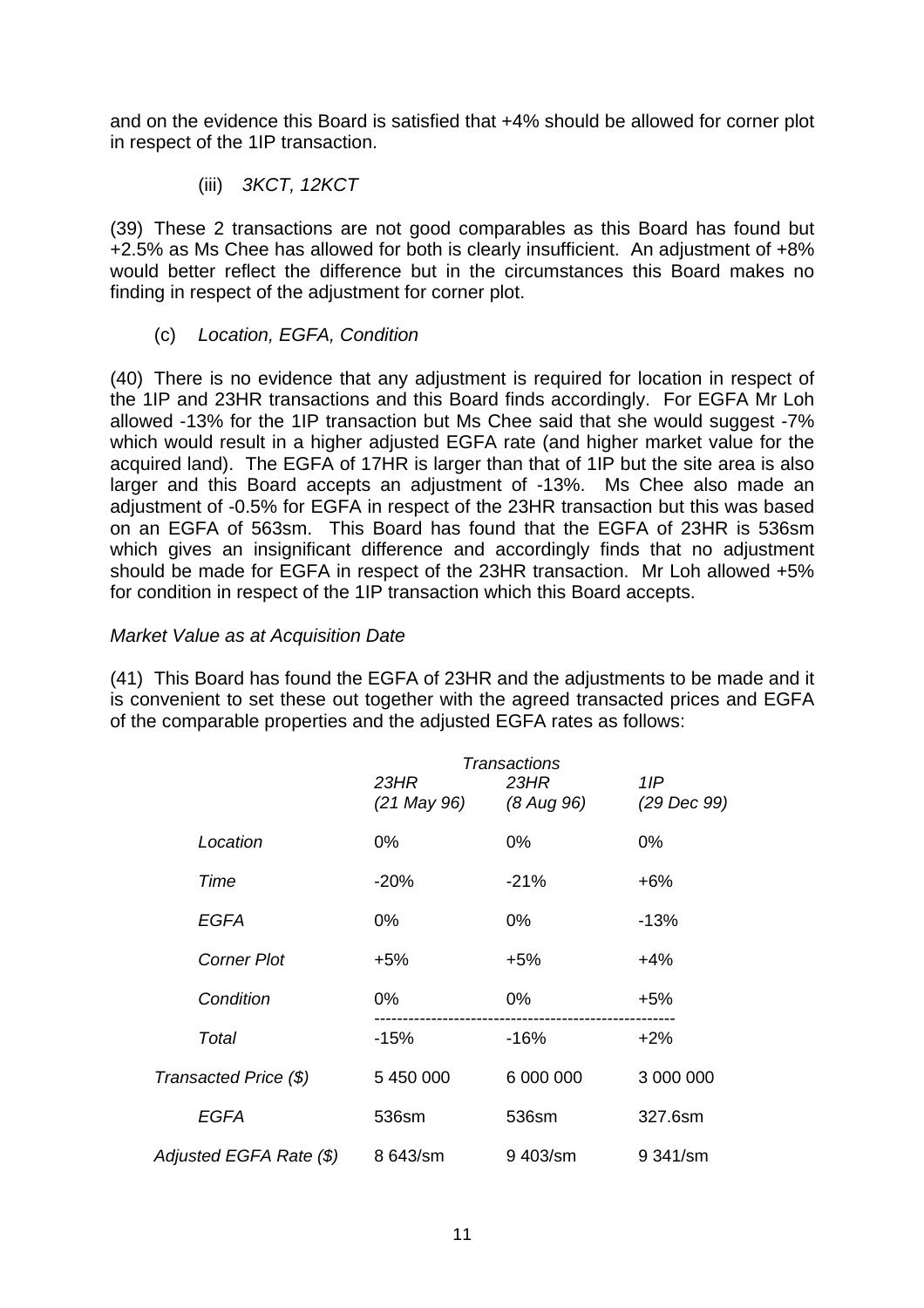This Board finds that the average adjusted EGFA rate for the 23HR (2) and 1IP transactions is \$9 129/sm to be applied to the agreed EGFA of 17HR of 539.2sm. This gives a value of \$4 922 357 which will be rounded down to \$4 900 000 for the market value of the acquired land. The market value determined on this basis does not exceed the existing use price or the Development Baseline use price for the purpose of s 33(5)(e). In the premises this Board finds that:

(a) for the purpose of s  $33(1)(a)$  the market value of the acquired land as at 28 April 2001 was the lowest;

(b) the market value of the acquired land as at 28 April 2001 was \$4 900 000; and

(c) the market value so found does not exceed the existing use price or the Development Baseline use price determined in accordance with s 33(5)(e).

*Reasonable Expenses under s 33(1)(e)*

(42) In its petition of appeal the appellant says under para 1:

(e) Grounds of Appeal ...

 (5) The Collector has failed to consider awarding damages under Section 33 (1)(e) of the Act.

For convenience s 33(1)(e) is repeated below:

(1) In determining the amount of compensation to be awarded for land acquired under this Act, the Board shall ... take into consideration the following matters and no others:

...

(e) if, in consequence of the acquisition, [the person interested] is compelled to change his residence or place of business, the reasonable expenses, if any, incidental to that change ....

What this provides is that the reasonable expenses must be taken into consideration in determining the amount of compensation to be awarded and not that damages might be awarded separately or additionally. In any case at the acquisition date the acquired land was let to Nachi and was not the appellant's place of business. The appellant was not compelled to change its place of business in consequence of the acquisition and it has not adduced any evidence of any expenses incidental to any change of place of business. There is no matter to be taken into consideration under s 33(1)(e) and counsel for the appellant has not submitted that there is.

### *Award*

(43) Taking into consideration the market value as at 28 April 2001 this Board determines that the amount of compensation to be awarded for the acquired land is \$4 900 000. This exceeds the amount of the Collector's award and this Board orders